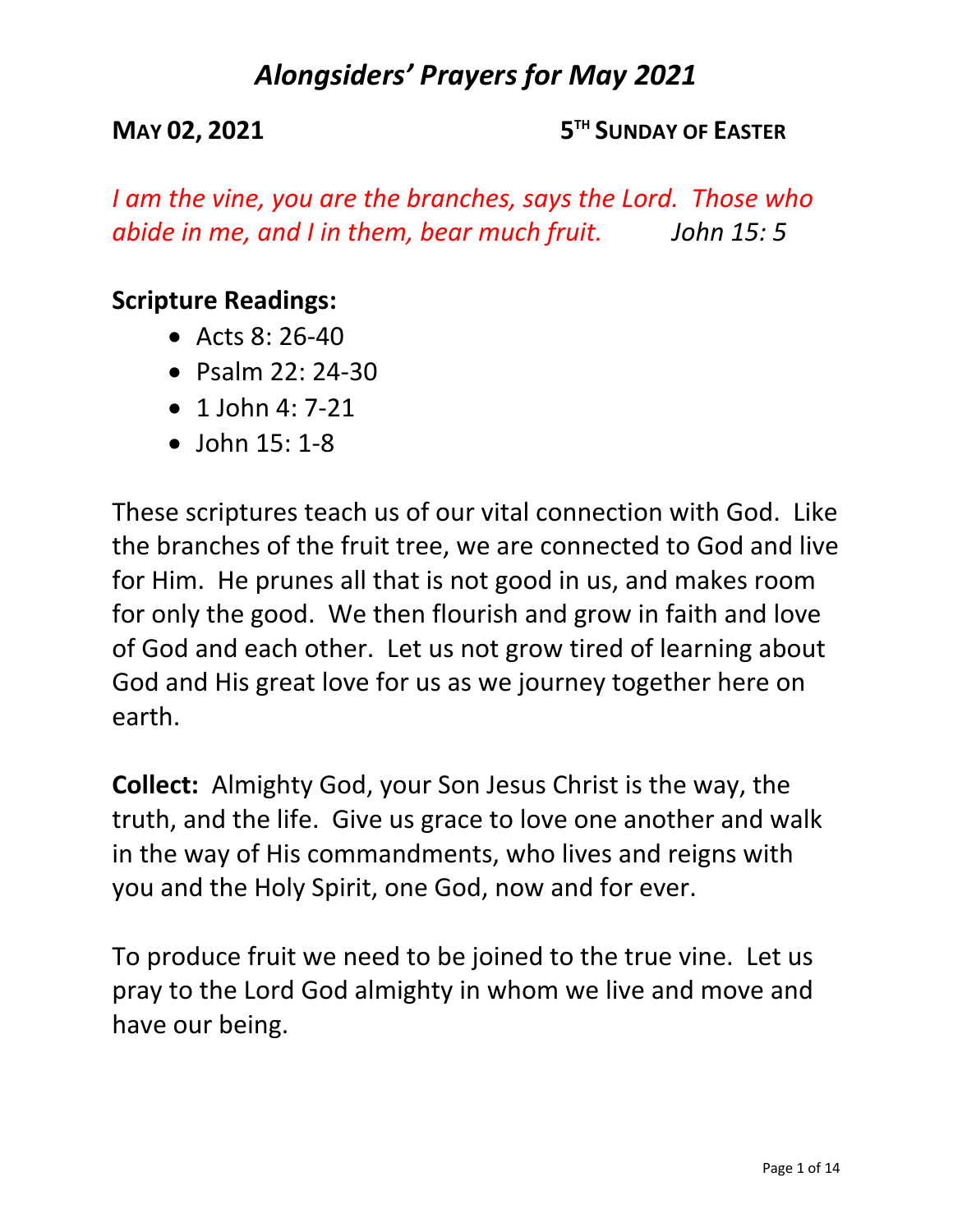Father, we want to produce good fruit in abundance. Nurture us as branches of the true vine, train and prune us as necessary. May our spiritual harvest make rich wine, wine of your kingdom.

Your kingdom let it come! Your will let it be done!

Father, clearly we see around our world the tragic and expensive consequences of branches cut off from the true vine. We pray for a seeking after your truth, and a desire to act rightly and justly in all areas of human society.

Your kingdom let it come! Your will let it be done!

Father, we pray for those to whom we are linked by family, friendships or work. Especially, we pray for those separated from their loved ones or their homes.

Your kingdom let it come! Your will let it be done!

Father, we long for healing and wholeness in all who suffer, especially during this covid crisis. In all our communities, guide us to understand how we might be a part of this healing.

Your kingdom let it come! Your will let it be done!

Father, we know that death cannot separate us from your love. In that knowledge, we commend to your keeping those who have died and all who miss them.

Your kingdom let it come! Your will let it be done!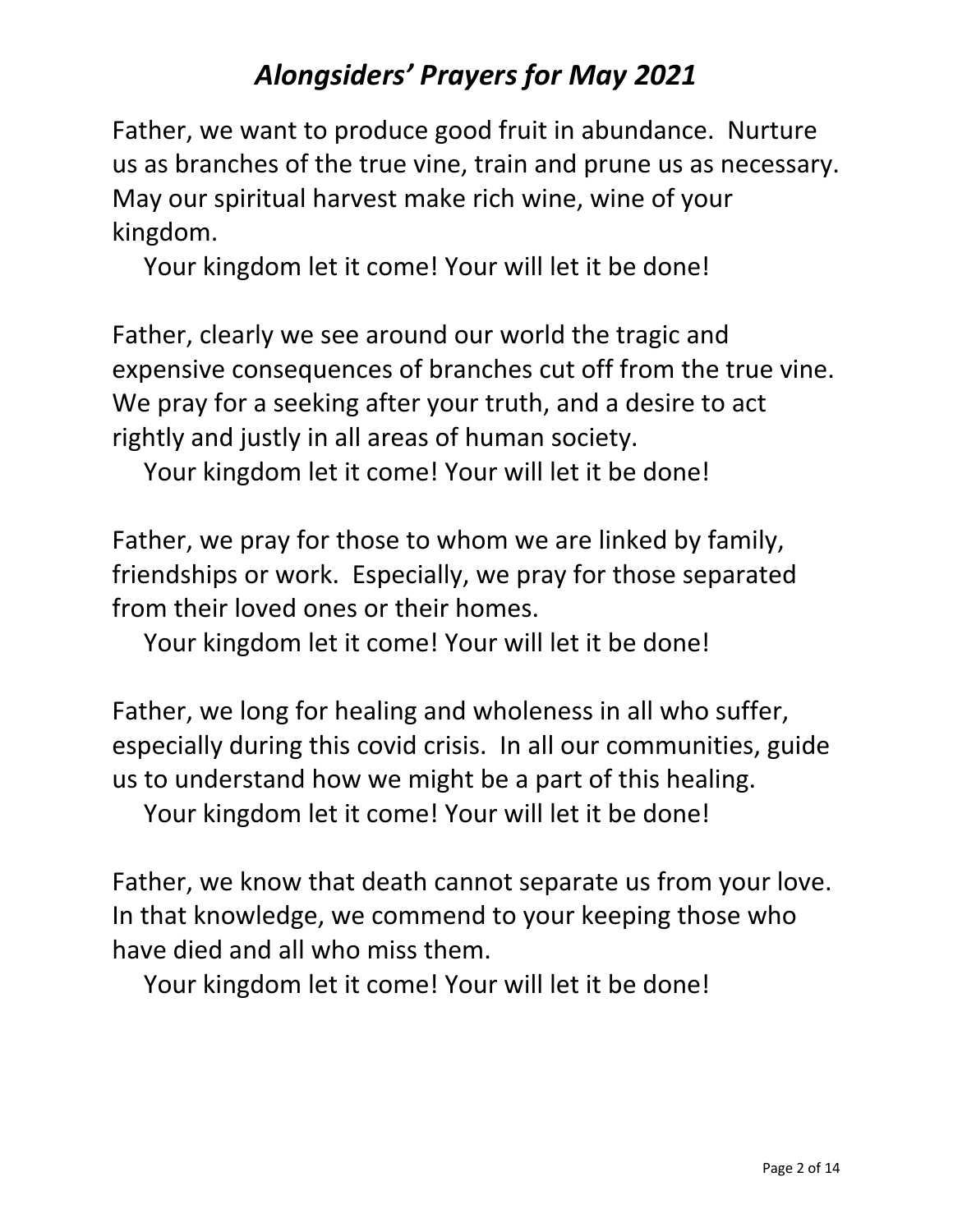Father, we thank you that we can live in the joyful freedom of your love as we dedicate ourselves to serving others. Merciful Father, accept these prayers for the sake of your Son, our Saviour Jesus Christ. Amen

#### **The Lord's Prayer**

#### **The Grace**

I Am The Bread The Bread Of Life; Who Comes To Me Will Never Hunger. I Am The Bread, The Bread Of Heaven; Who Feeds On Me Will Never Die. And As You Eat, Remember Me, My Body Broken On The Tree: My Life Was Given To Set You Free, And I'm Alive For Evermore.

I Am The Vine, The Living Vine; Apart From Me You Can Do Nothing. I Am The Vine, The Real Vine: Abide In Me And I In You. And As You Drink, Remember Me, My Blood Was Shed Upon The Tree: My Life Was Given To Set You Free, And I'm Alive For Evermore.

So Eat This Bread And Drink This Wine, And As You Do, Receive This Life Of Mine. All That I Am, I Give To You, that you may live for ever more.

Brian R. Hoare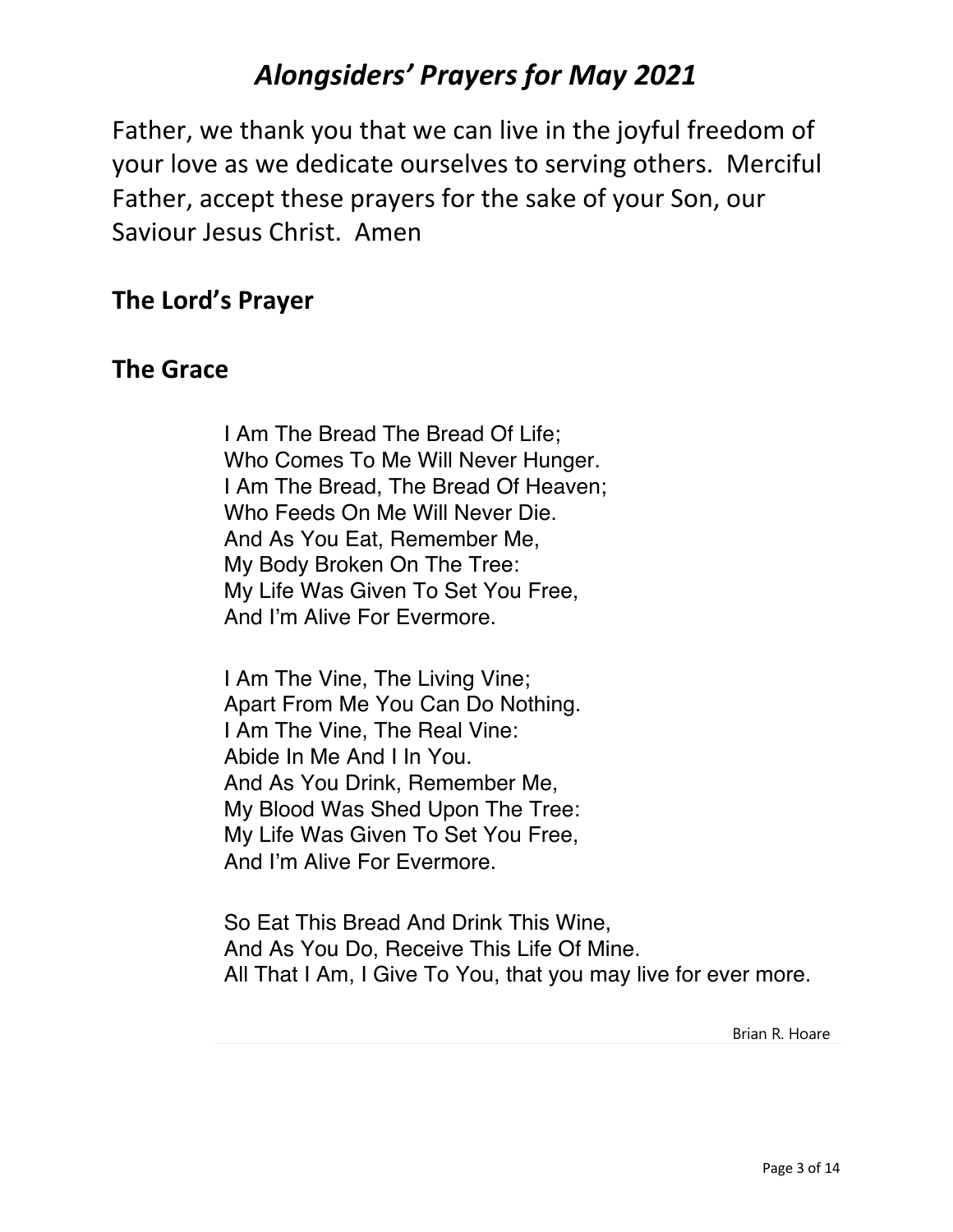## **MAY 09, 2021** *MOTHER'S DAY* **6TH SUNDAY OF EASTER**

*This is my commandment, that you love one another as I have loved you. John 15: 12*

#### **Scripture Readings:**

- Acts  $10:44-48$
- Psalm 98
- 1 John 5: 16
- John 15: 9-17

Jesus is our model for love. He commanded us to love, to love one another, but also we should not be surprised if people don't love us because the Pharisees did not love Jesus. They wanted to murder Him. There is a lot of hatred in our world today, but we must be strong in the Lord to overcome all obstacles to His grace and mercy. Love is stronger than hate. God is Lord of love and, in Him alone, is mercy and salvation.

**Collect:** Merciful God, you have prepared for those who love you riches beyond imagination. Pour into our hearts such love toward you, that we, loving you above all things, may obtain your promises, which exceed all that we can desire; through Jesus Christ our Lord, who is alive and reigns with you and the Holy Spirit, one God, now and for ever.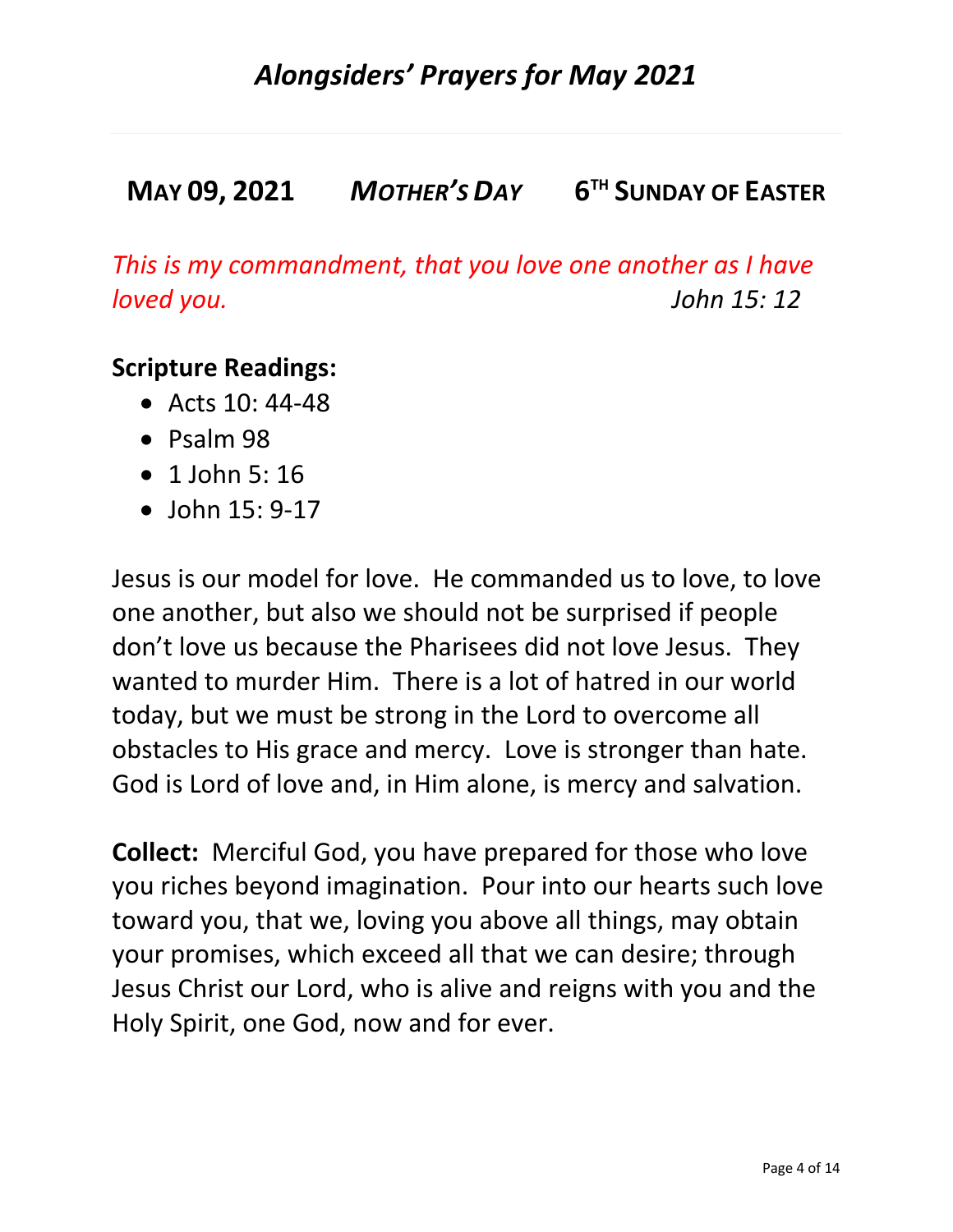We are to love one another as Jesus loves us. Knowing God's love and affection for us, let us pray to the Lord. Father, wherever there is friction and conflict in the Church, and communities are divided and weakened, give us a greater longing for your healing and a deeper commitment for forgiving love.

Help us, Lord: to love one another.

Father, wherever tangled political situations seem impossible to solve; wherever confliction interests threaten peace; wherever the ears of the powerful remain insulated against the cries of the oppressed, give us ears to hear your guidance.

Help us, Lord: to love one another.

Father, wherever families are dysfunctional or children in danger; wherever the daily living conditions are damaging to health and self-respect, let your kingdom come.

Help us, Lord: to love one another.

Father, wherever the ill and injured need comfort and assistance; wherever the elderly and household sit each day for hours alone, may we bring your love and help.

Help us, Lord: to love one another.

Father, wherever people are travelling that last journey of death, may they be surrounded by your love and welcomed into your heaven. May those who mourn be comforted. Help us, Lord: to love one another.

Page 5 of 14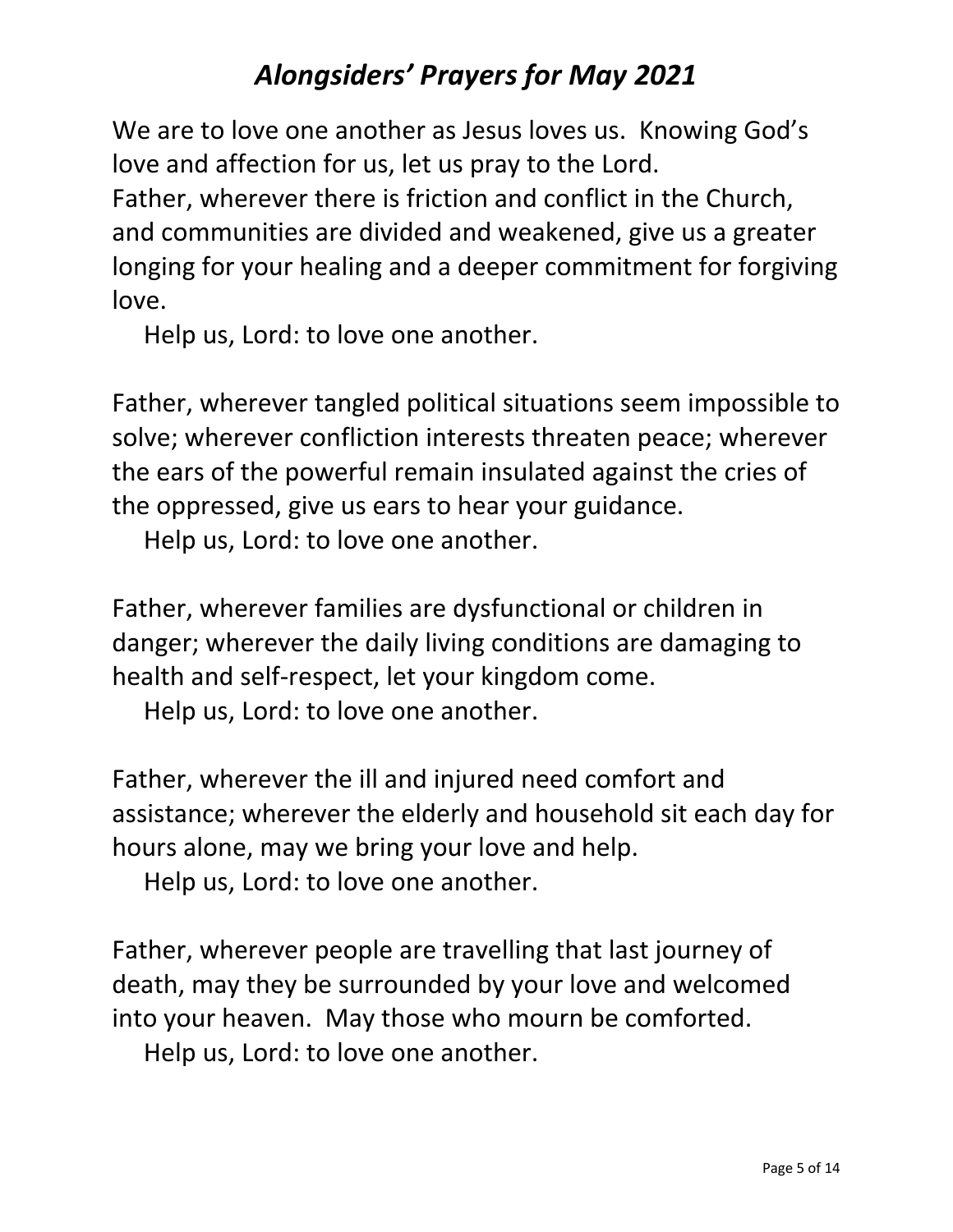### **The Lord's Prayer**

#### **The Grace**



A Mother's Day Prayer

Lord, on this day in which we honor mothers, may we love and cherish the special women who have born us, who have nurtured us, and who have prayed for our well-being. May our hearts overflow with gratitude to you, who formed and knitted each of us in a mother's womb. We pray you give each mom strength. We ask you to be the daily bread of tired mothers. May each mother find rest in you.

*"She is clothed with strength and dignity, she can laugh at days to come. She speaks with wisdom and faithful instruction is on her tongue. She watches over her household and does not eat the bread of idleness. Her children arise and call her blessed."* Proverbs 31: 25-28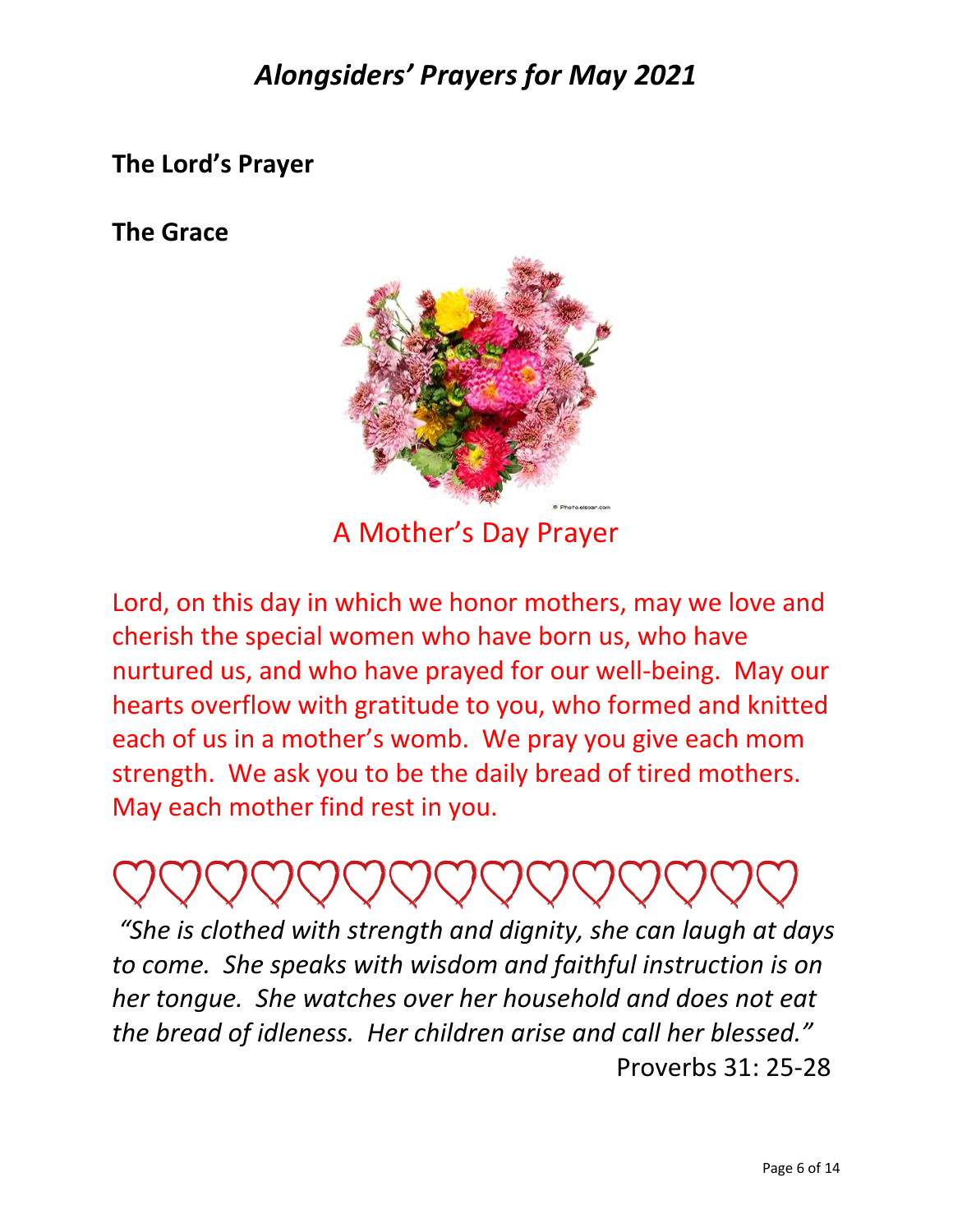## **MAY 16, 2021 - ASCENSION SUNDAY - 7TH SUNDAY OF EASTER**

*"I will not leave you desolate, says the Lord; I will come to you." John 14: 18*

#### **Scripture Readings:**

- Acts 1: 15-17, 21-26
- Psalm 1
- 1 John 5: 9-13
- John 17: 6-19

We stand up for what we believe. We give God praise, honour and glory. We live in obedience to His word which guides, protects and grants us wisdom. We belong to Him and He wants us in the shelter of His wings to keep us safe. His love is everlasting and eternal.

**Collect**: Almighty God, you have exalted your only Son Jesus Christ with great triumph to your kingdom in heaven. Mercifully give us faith to know that, as He promised, He abides with us on earth to the end of time; who is alive and reigns with you and the Holy Spirit, one God, now and for ever.

Although now hidden from our sight, Jesus lives for ever, and in Him we can live the resurrection life even while here on earth. Let us pray together to our heavenly Father knowing His love for us.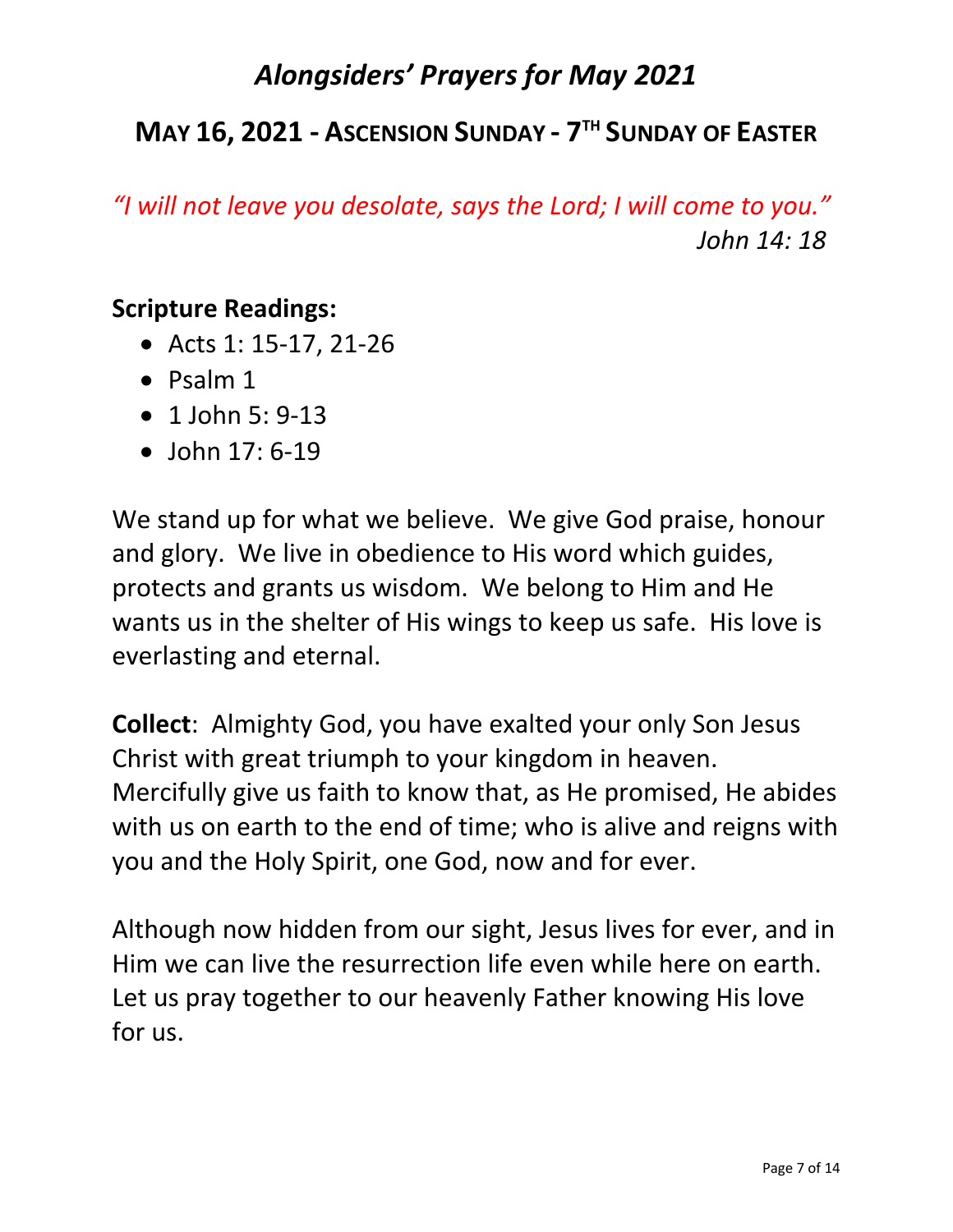Father, we want to live your way and do your will, offer you true worship, and serve one another in love. Empower your Church to do this, we pray. Live in us, transform us.

Lord, we wait on you: fill us, Holy Spirit of God.

Father, we want our world to display your love and truth, justice and mercy. We want to break down walls of prejudice and build bridges of reconciliation and trust.

And build bridges of reconciliation and trust. Empower your world, we pray. Live in us, transform us.

Lord, we wait on you: fill us, Holy Spirit of God.

Father, we want our children to be safely and lovingly nurtured, our elderly valued, our homes to be places of welcome and warmth. Empower your people, we pray. Live in us, transform us.

Lord, we wait on you: fill us, Holy Spirit of God.

Father, we ask your healing for those whose lives are aching and weary, your comfort and reassurance for all who are imprisoned by fears and hate. Empower these lives, we pray. Live in us, transform us.

Lord, we wait on you: fill us, Holy Spirit of God.

Father, we want to commit our loved ones who have died into your safe keeping for ever. Prepare us all, Father, to live with you in heaven.

Lord, we wait on you; fill us, Holy Spirit of God.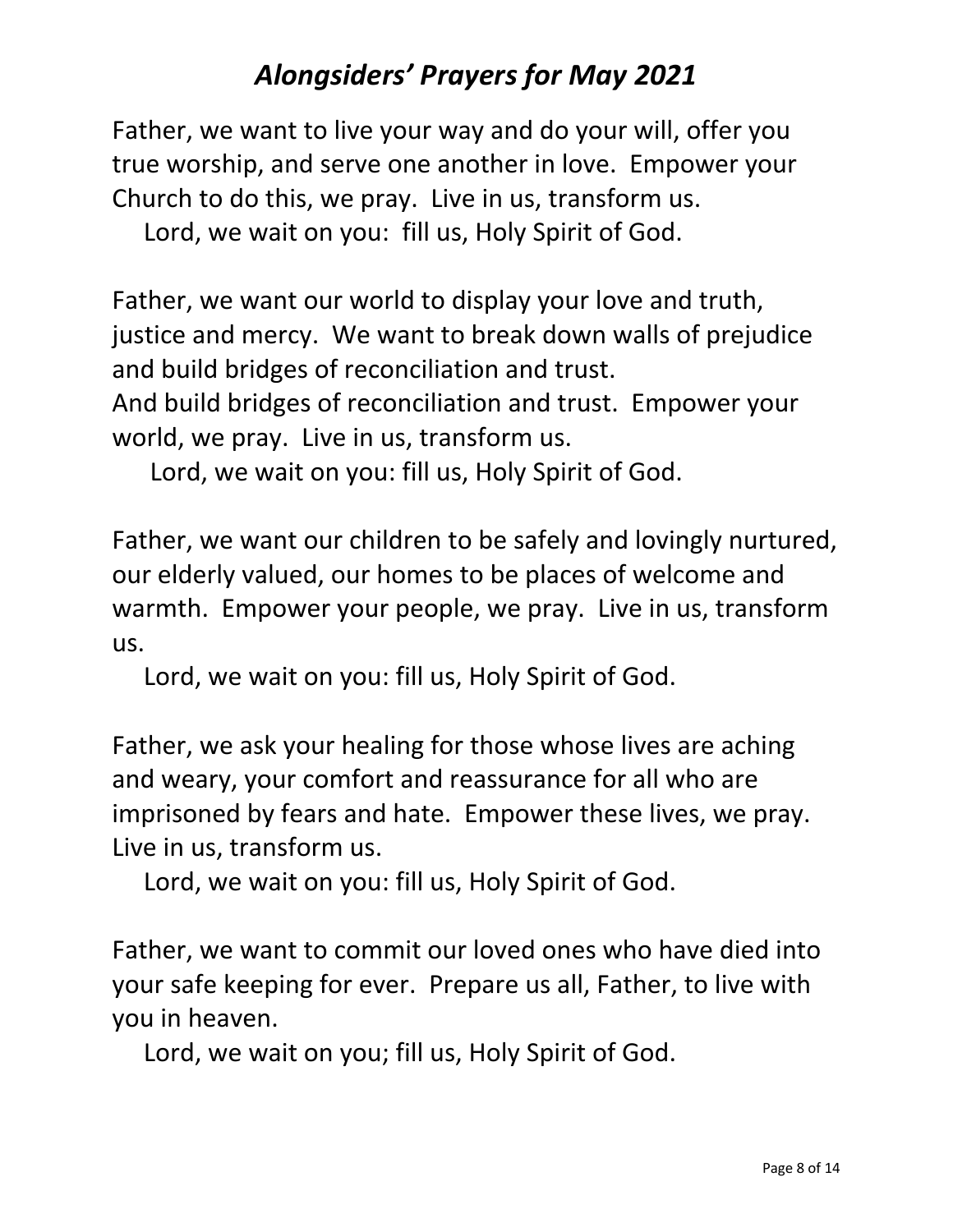Father, we want to worship and praise you with our voices and our lives. Shape us to your purpose and use us. Merciful Father, accept these prayers for the sake of your Son, our Saviour Jesus Christ. Amen.

## **The Lord's Prayer**

## **The Grace**



*Rejoice, the Lord is King! Your Lord and King adore! Rejoice, give thanks, and sing, And triumph evermore!*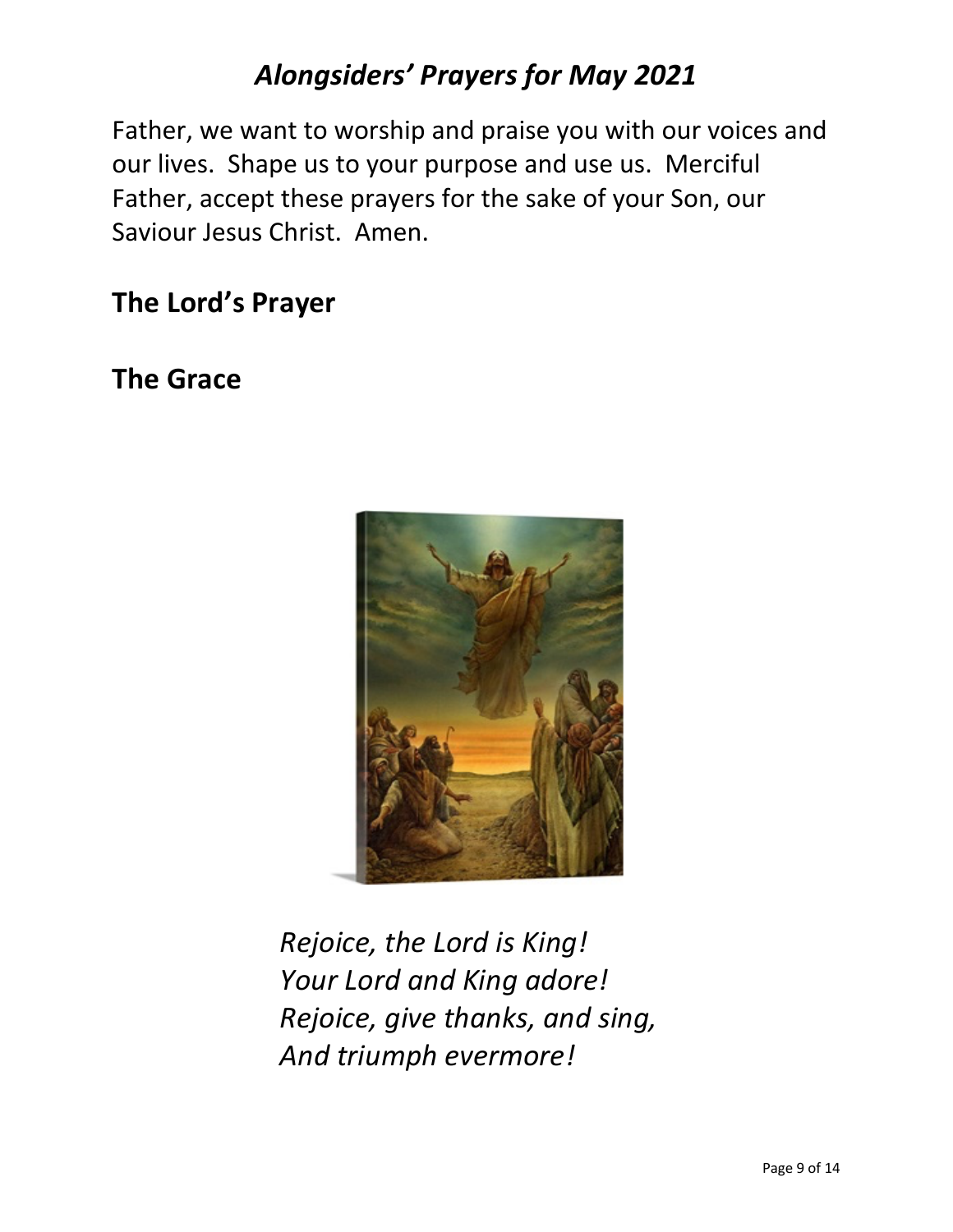**MAY 23, 2021 THE DAY OF PENTECOST**

*"Come, Holy Spirit, fill the hearts of your faithful; and kindle in us the fire of your love."*

### **Scripture Readings:**

- $\bullet$  Fzekiel 37: 1-14
- Psalm 104: 25-35
- Acts 2: 1-21
- John 15: 26-27, 16: 4b-15

We are foretold of Ezekiel's vision of restoration of God's people in the valley of dry bones. God is in control of all who love Him. He sends the Holy Spirit upon the disciples. Peter proclaimed how this was spoken by the prophet Joel that salvation would continue to end of age. The disciples witnessed the works of the Holy Spirit, and preached the truth to all believers, that joy, love and peace would dwell within them for ever to the end of age, by Father, Son and Holy Spirit. Sing praises to God while we live here on earth until we live with Him in heaven one day! Bless the Lord O my soul, praise His Holy Name!

**Collect:** Almighty and everliving God, who fulfilled the promises of Easter by sending us your Holy Spirit and opening to every race and nation the way of life eternal, keep us in the unity of your spirit, that every tongue may tell of your glory; through Jesus Christ our Lord, who lives and reigns with you and the Holy Spirit, one God, now and for ever.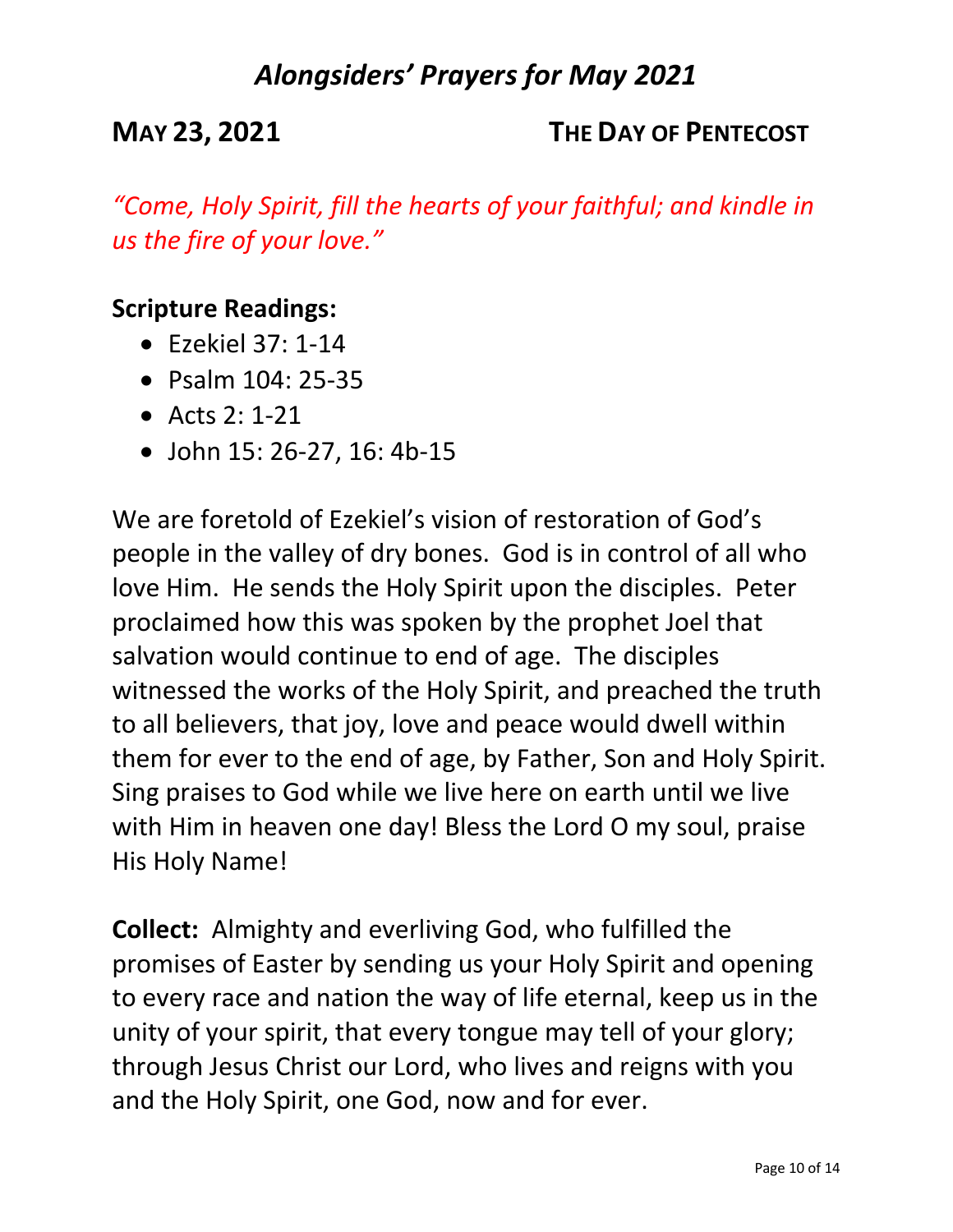The Holy Spirit of God is poured out in power on the disciples just as Jesus promised. In the power of the Holy Spirit, let us pray:

For a fresh in-breathing of life and power in each Church community which breaks down our barriers, and sets us on fire with God's love.

Come, Holy Spirit: Holy Spirit, come!

For the grace to see this world and its needs and problems through the eyes of love, hope, justice and mercy; for the grace to abandon prejudice and build bridges of reconciliation.

Come, Holy Spirit: Holy Spirit, come!

For the spirit of loving kindness to fill our homes, schools and places of work; for family rifts to be healed and long standing conflicts resolved.

Come, Holy Spirit: Holy Spirit, come!

For the restoration of those who are sick to wholeness and well-being; for courage and patience in all suffering, and for good to be distilled from every painful, destructive experience.

Come, Holy Spirit: Holy Spirit, come!

For God's merciful judgement on those who have died, and the opportunity for us all to prepare carefully for meeting God face to face.

Come, Holy Spirit: Holy Spirit, come!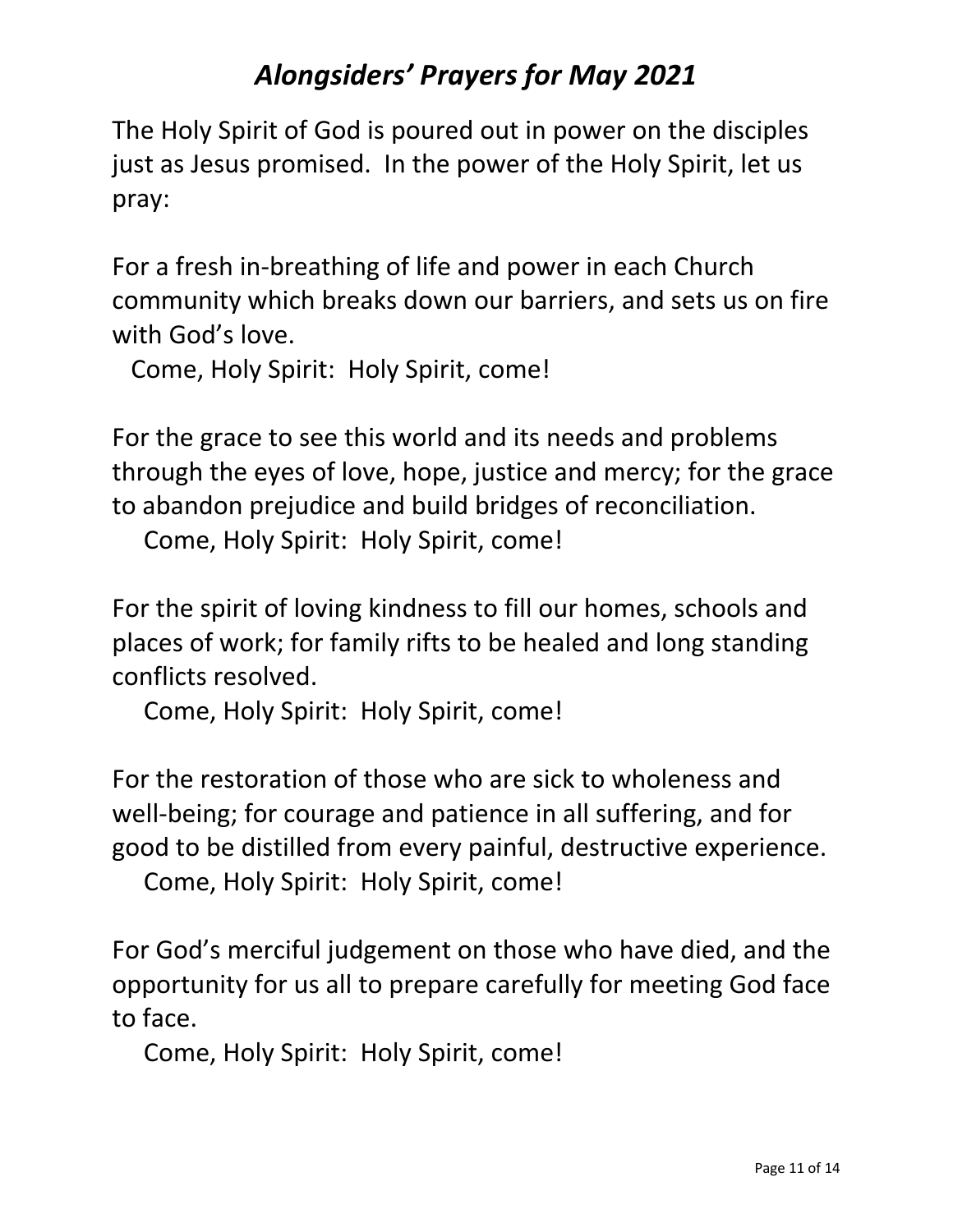For a deeper knowledge and love of the God, who knows us and loves us completely. Merciful Father, accept these prayers for the sake of your Son, our Saviour Jesus Christ. Amen.

## **The Lord's Prayer**

#### **The Grace**

Holy Spirit, breathe on me, Until my heart is clean; Let sunshine fill its inmost part, with not a cloud between.

Breathe on me, breathe on me, Holy Spirit, breathe on me; Take thou my heart, cleanse every part, Holy Spirit, breathe on me.

Holy Spirit, breathe on me, My stubborn will subdue; Teach me in words of living flame what Christ would have me do.

Holy Spirit, breathe on me, Fill me with power divine; Kindle a flame of love and zeal within this heart of mine.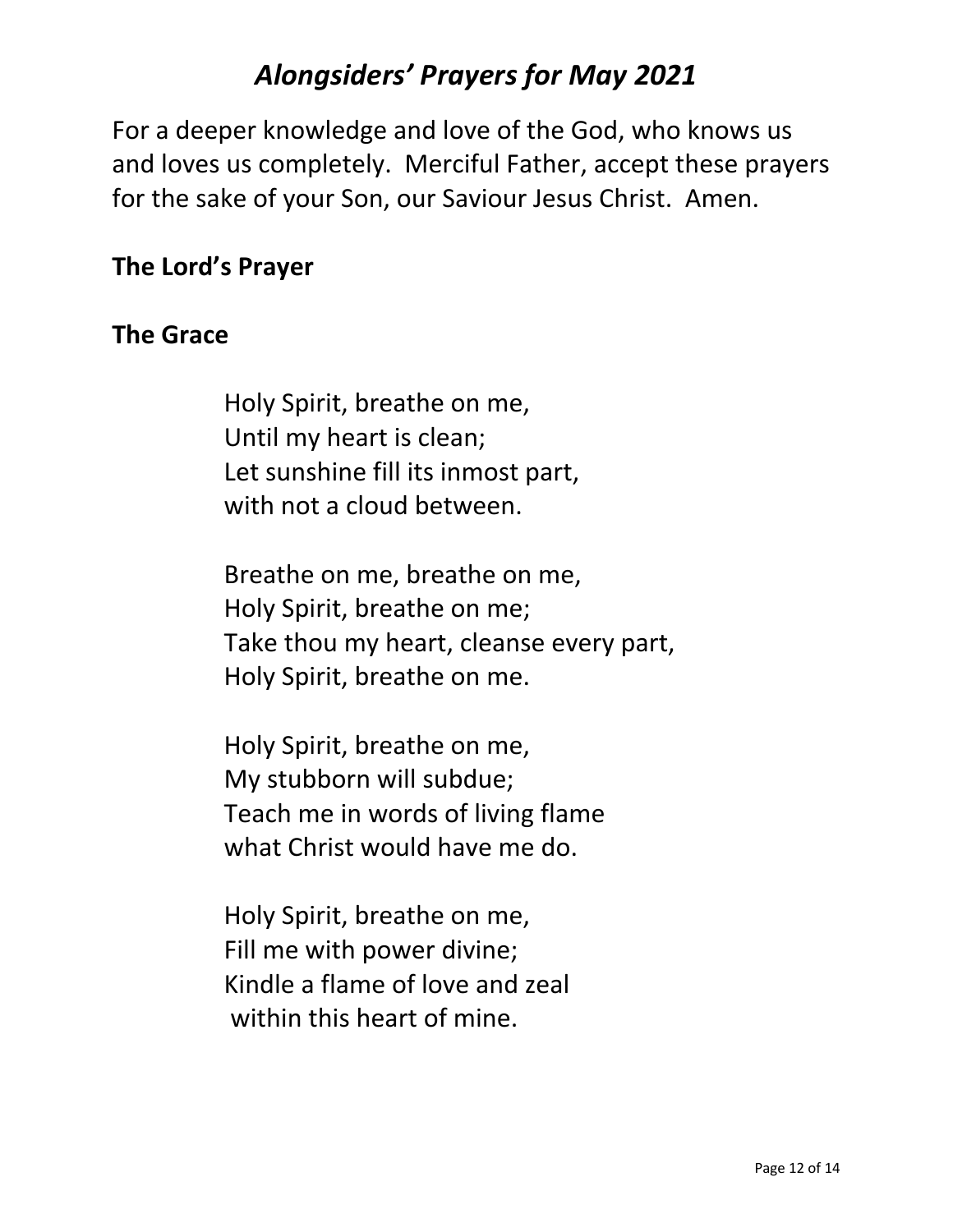**MAY 30, 2021 TRINITY SUNDAY**

*"Holy, holy, holy is the Lord of host; the whole earth is full of His glory." Isaiah 6:3*

#### **Scripture Readings:**

Isaiah 6: 1-8 Psalm 29 Romans 8: 12-17 John 3: 1-17

Today we celebrate the Trinity, God the Father, God the Son and God the Holy Spirit. The one true God, our King, who sits on His throne. We are given new life in Jesus, who was sent as a sacrificial lamb on our behalf because of His love. The Holy Spirit abides in each one of us, who has more power beyond our understanding.

**Collect:** Father, we praise you: through your Word and Holy Spirit you created all things. You reveal your salvation in all the world by sending to us Jesus Christ, the Word made flesh. Through your Holy Spirit you give us a share in your life and love. Fill us with the vision of your glory, that we may always serve and praise you, Father, Son, and Holy Spirit, one God, for ever and ever.

Let us pray to the Father, through the Son and in the power of the Holy Spirit.